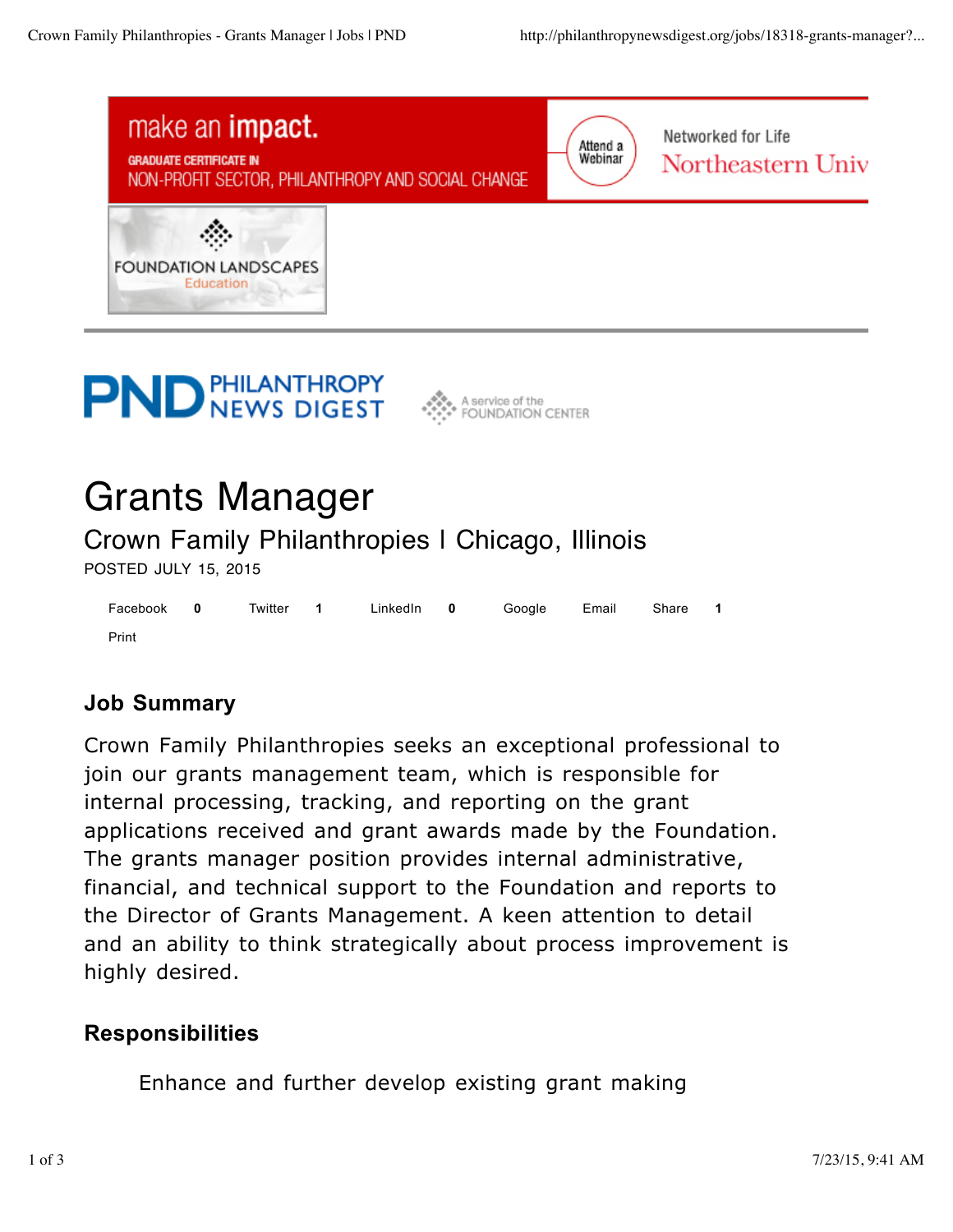procedures with @n2@thphasistion Gantematinghkey eprocesses to improve workflow and efficiency; identify and create new procedures and policies as needed

Manage grant-cycle calendar; work with program teams to stay ahead of meeting and requirement deadlines, ensuring that grants are accurately and efficiently processed and recorded

Maintain online grant application materials to ensure that information submitted by grant seekers populates the database. Update materials as needed based on feedback from program staff.

Manage communication from many inputs including program teams, accounting department, and family members to accurately and efficiently carry out CFP grant management activities

Serve as primary resource on grant-making protocols and best practices, including compliance with IRS regulations and additional internal requirements

Ensure accuracy and completeness of grant database, including grant agreements, grantee correspondence and contact information

Generate correspondence on behalf of program staff to grantee organizations on critical grants information, including award letters, grant agreements, declines, and check transmittal letters, Authorize grant payments after careful and thorough evaluation of appropriate accounting controls and a determination that grant making requirements are met

Manage the Henry Crown Scholarship Fund, working with the President of the Henry Crown Scholars. Manage scholar internship program to find appropriate job placement for scholars, including negotiating terms of internships with nonprofits and organizing events for the scholars and internship agency representatives. Provide periodic updates on the program and fund performance and manage overall grantmaking activities.

### **Qualifications**